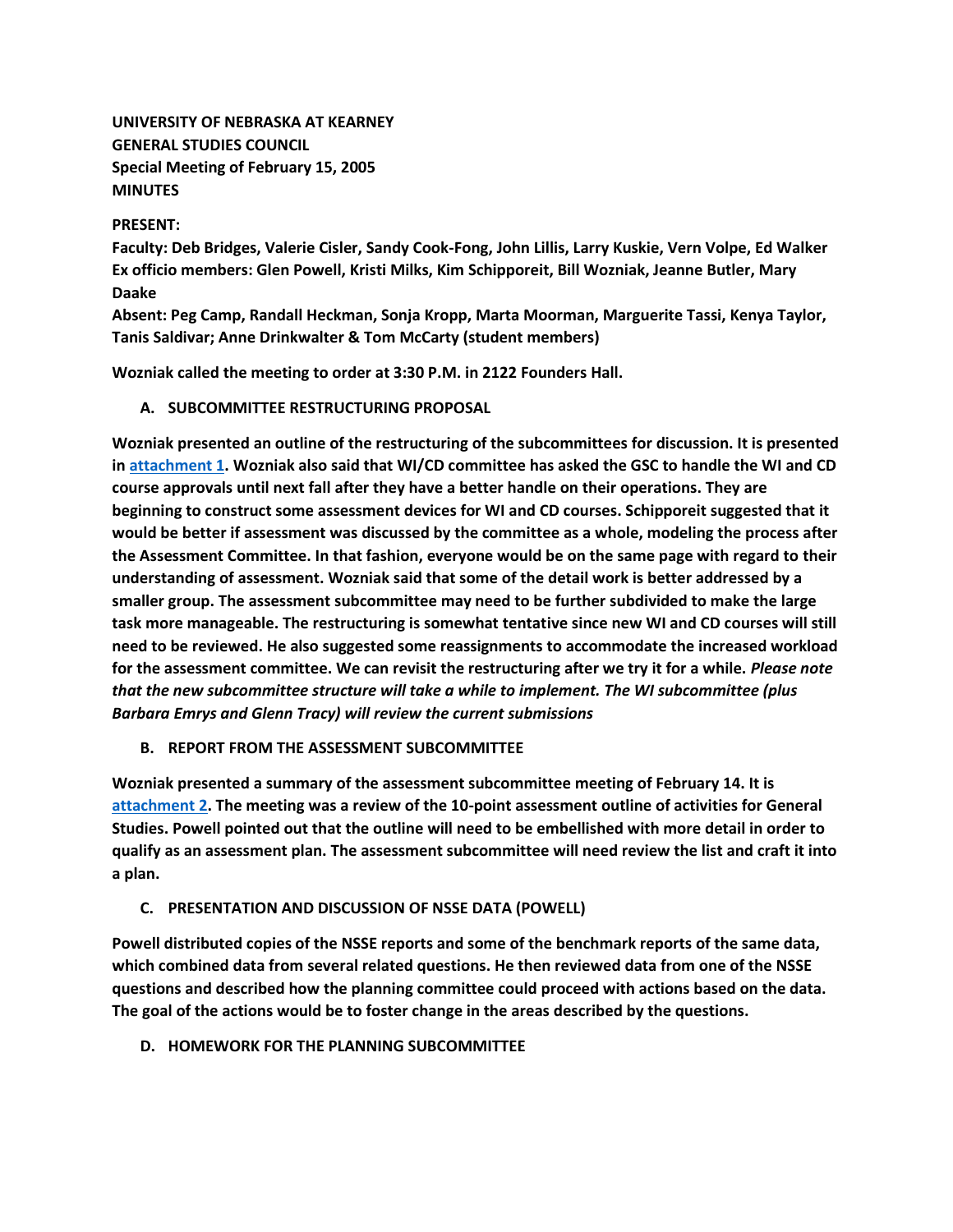**The planning subcommittee (formerly called the CD subcommittee) was asked to review the NSSE questions and highlight those questions that seem most relevant for the General Studies Program. These questions will then be the focus of the planning committee discussion of action plans.**

- **E. NEXT MEETINGS:**
	- **1. The next General Studies Council Meeting will be March 3, 2005, at 3:30 P.M. in the 310 Student Union.**
	- **2. Subcommittee meetings** 
		- **a. WI subcommittee: February 24, 2005 at 2:30 P.M. in 2122 FH**
		- **b. CD subcommittee: February 15, 2005 at 3:30 P.M. in 2122 FH**
		- **c. Assessment subcommittee: February 14, 2005 at 1:30 P.M. in 2122 FH**

# **F.**

# **Attachments:**

- **Fig. 3 [Subcommittees Restructuring](http://www.unk.edu/academicaffairs/generalstudies/index.php?id=3819)**
- **[Assessment Subcommittee Notes, February 14](http://www.unk.edu/academicaffairs/generalstudies/index.php?id=3820)**

February 15, 2005, Attachment 1

**General Studies Council Restructuring of Subcommittees Bill Wozniak, Director of General Studies February 15, 2005**

From the fall semester of 2002 to the present, the GSC has operated with 3 subcommittees, Assessment, Writing Intensive, and Cultural Diversity. Given that the WI/CD course governance is under review and temporarily under the management of a Faculty Senate ad hoc Committee, and that assessment of the GSP has grown to a larger scale, I propose that the GSC retain three subcommittees but with different responsibilities.

**The assessment subcommittee** remains as the group that directs and evaluates the "nuts-and-bolts" data collection methods and procedures. The purpose of the subcommittee is to ensure that the General Studies assessment plan is carried out. The committee's agendas include: review of procedures and tests used to collect assessment data, an annual review of the assessment plan, recommending to the GSC any changes to the assessment plan, and responding to recommendations from the planning subcommittee.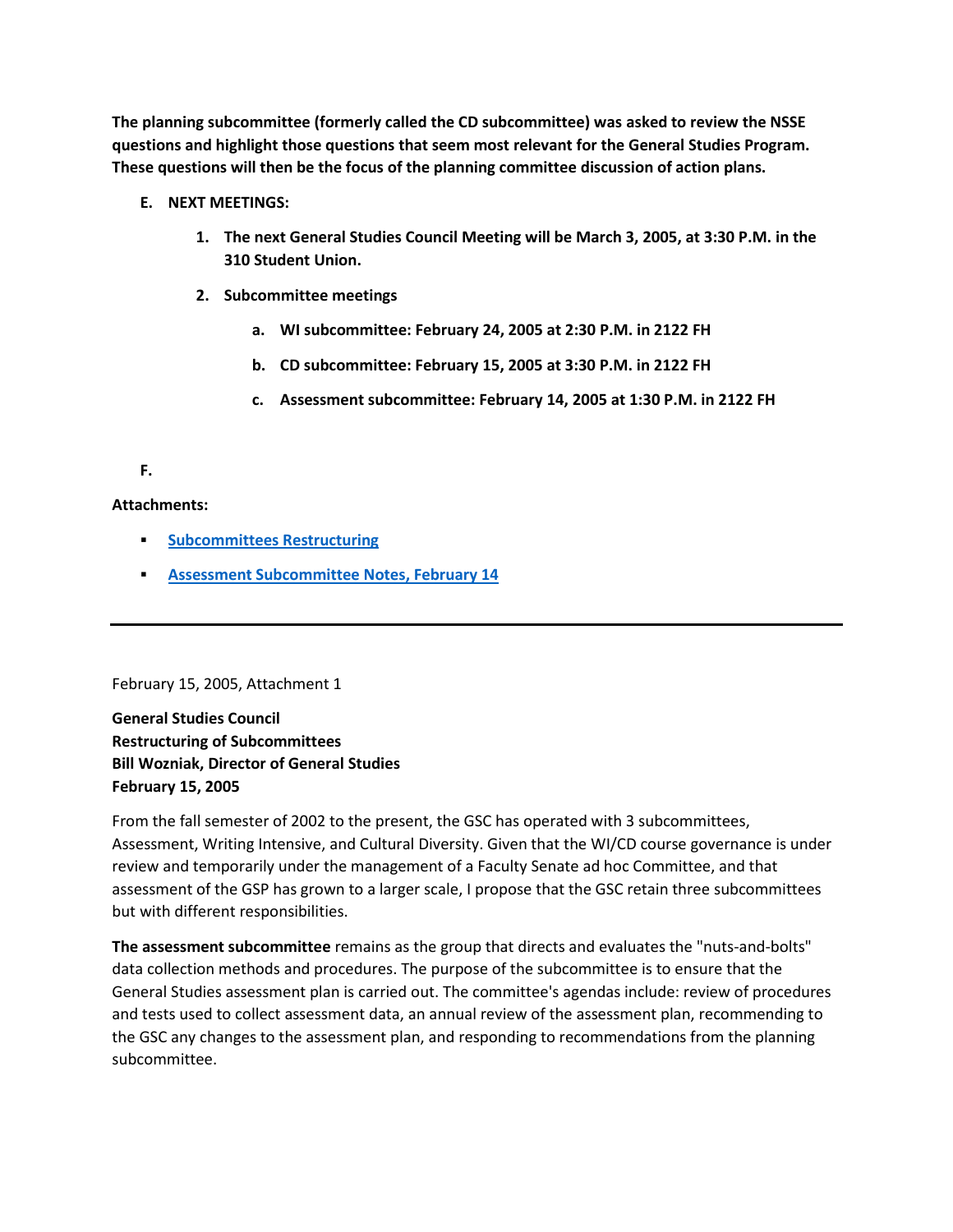**The planning subcommittee** (formerly the CD subcommittee) reviews any and all data concerning the GSP. The Director of General Studies and the Office of Assessment will be responsible for the data collection and will report these data to the subcommittee for review. After reviewing the data, the subcommittee prepares specific action recommendations based on the data. For example, their recommendations could include suggestions for other data to collect, suggestions for program changes, suggestions for program and budget initiatives that could be addressed by the SVC's Office.

**The outreach subcommittee** (formerly the WI subcommittee) is responsible for the dissemination of accurate information concerning a liberal education to relevant constituencies, including UNK faculty, UNK students and the Kearney community. The agendas will include development of publicity materials, holding information sessions concerning liberal education issues and objectives, encouraging a campus climate that recognizes the value of a liberal education, and assist in other activities that promotes an outstanding GSP at UNK.

Given the projected workload of each subcommittee, I suggest that we reassign the GSC members to the these subcommittees in the following manner:

| <b>Assessment Subcommittee</b> | <b>Planning Subcommittee</b> | <b>Outreach Subcommittee</b> |
|--------------------------------|------------------------------|------------------------------|
| Kropp                          | Cisler                       | Camp                         |
| Moorman                        | Walker                       | Heckman                      |
| Tassi                          | Kuskie                       |                              |
| Taylor                         | Cook-Fong                    |                              |
| Lillis                         |                              |                              |
| <b>Bridges</b>                 |                              |                              |
| Volpe                          |                              |                              |

We can assess the workload periodically and adjust the membership of these subcommittees as needed.

February 15, Attachment 2

**Assessment Subcommittee Meeting of February 14, 2005 Notes**

1. Individual Course Analysis. Data from the pilot test of the opinio survey were discussed. A summary of the most relevant data is attached. It was noted that faculty return rate was very low, therefore more reminders will need to be sent to them when the survey is administered. There was some discussion of the sampling procedures, that is whether to try to send the survey to every student enrolled in a GS